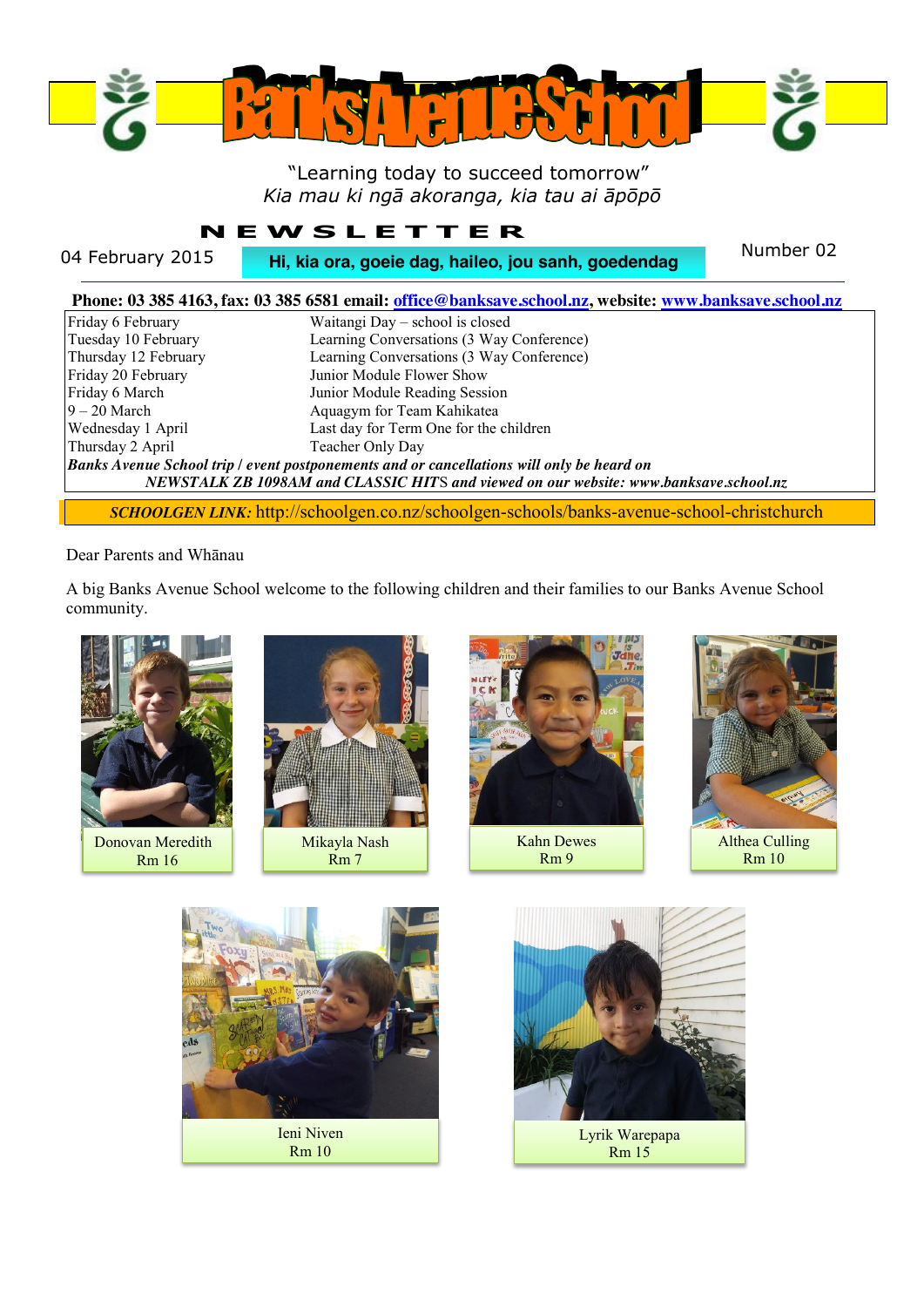Ngā mihi mahana ki a koutou – a warm welcome to you all.

# **School Uniform / Lost Property**

We have a huge pile of lost property across the school that has not been claimed. Is there a parent (or a small group of parents) who would be happy to collect and wash it so we can put in into the uniform shop for others to buy?

If you would like to help out please call into the office.

Please ensure all of your child's uniform is named! If we have names on uniform items we can endeavour to get it back to the owner.

## **Schooltex at The Warehouse, Eastgate**

With the start of each school year the demands on stock at the Warehouse in Eastgate is much higher than normal. While we put plans in place to ensure all school uniform items are available for families to purchase, sometimes gaps do appear.

If families are having difficulty getting school uniform items, could they please either email Colleen at: [office@banksave.school.nz.](mailto:office@banksave.school.nz) or contact her at the school office. This is a good time to follow up and check on any inconsistencies in the availability of our school uniform.

# **After School Child Care – Gen Z**

With more and more parents working childcare becomes an ever increasing need. Our OSCAR programme on the school grounds currently has a waiting list however, we have made contact with an alternate afterschool provider, Gen Z, who provide after school care from 3:00 – 6:00pm. Children are picked up from school in a van and taken to the after school programme which is based in Bickerton Street (Wainoni). Parents pick their children up after work. Children will get help with homework then get the chance to be involved in dance, music, art, horse riding or sport activities. Contact Karen on 0223509218, email [office@celebrationcentre.com](mailto:office@celebrationcentre.com) or ring 3738032 or pick up a flyer from the school office if you are interested in this.

#### **PTA Update New Members Wanted**

We are desperately trying to revitalise our PTA. This committee meets once a month, usually on a Monday evening at 7:00pm, to discuss and organise fundraising initiatives that in turn will benefit he children. If you think you have the time and energy to support the school in this way please email Toni [tburnside@banksave.school.nz](mailto:tburnside@banksave.school.nz) with your contact details.

## **Coffee Van**

Starting Thursday (tomorrow) there will be a coffee

van in the junior playground from 2:30 – 3:00pm. Come along early, buy a coffee and mix and mingle with other parents.



### **Lunch on line**

The PTA offer a bought lunch every Thursday starting tomorrow.

<http://www.lunchonline.co.nz/>

How does it work? Parents register and open an account. Each account can have one or more children. When a student is set up on the account, they are attached to a school. An order is placed for a student selecting from the Food Provider's menu. The school determines the Food Provider. The order



is also paid for online. There is a minimum amount of \$20.00 (via credit card or internet banking). When the \$20.00 is used the account is then to be ttopped up with another minimum amount of \$20.00. At any time the account can be closed and the credit balance refunded (less

a small administration fee which is waived at the end of the school year).

## **Student leaders**

Congratulations to these students who have been voted in as this year's school leaders.

*Joseph Bayliss, Nikau Donald, Joshua Emmett, Matai Washbourn, Isabel Millar, Jacob Smit, Phoebe Ingram, Otis Earl, Jack Gowans all from Room 27, Charlotte Ferrier Room 20 and Lauren Stocker Room 22.*

I am looking forward to working with these young people this year as they grow as leaders and develop initiatives that will benefit our students and others in the community. Our first meeting will be tomorrow!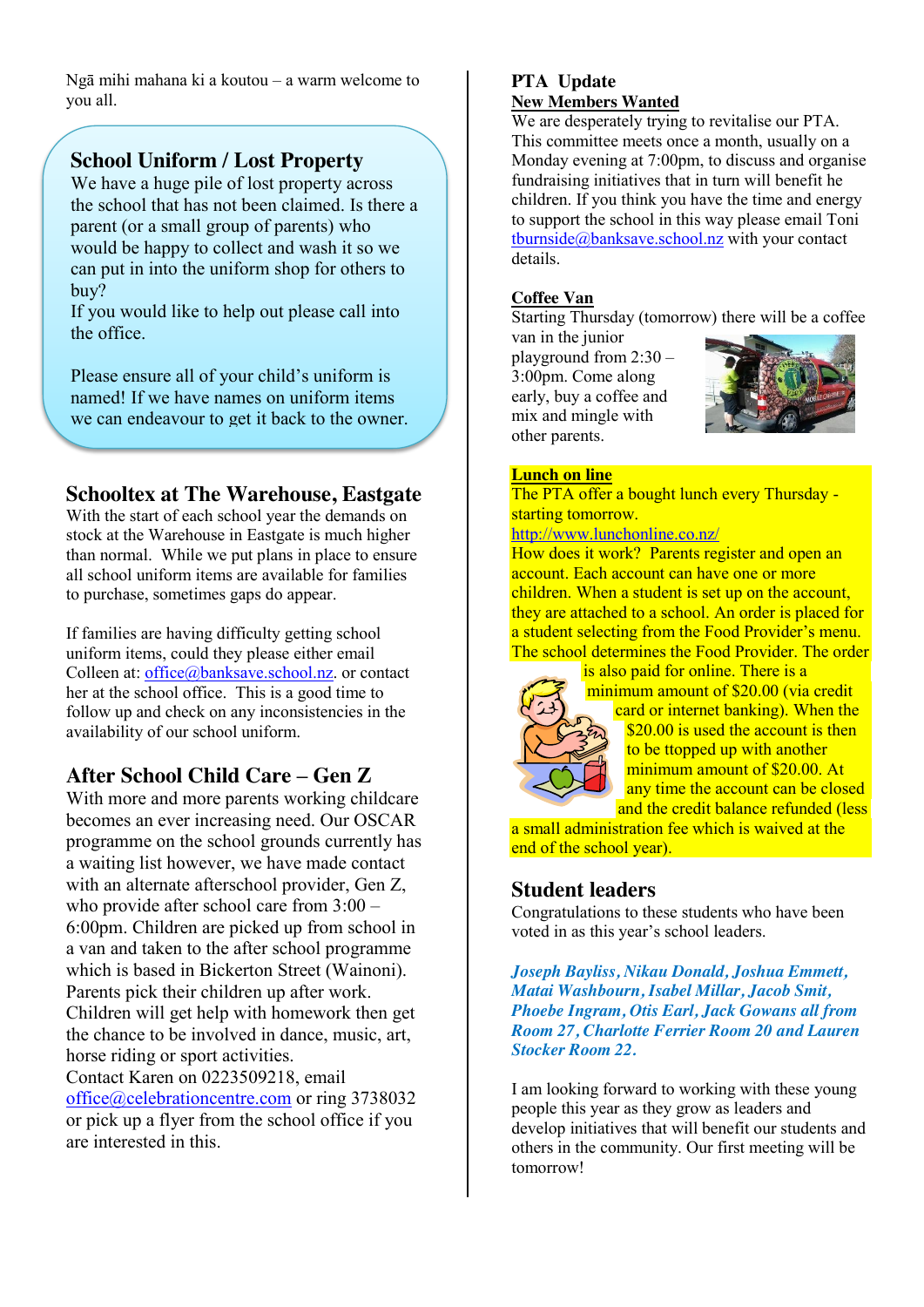## **SchoolDocs**

Recently, our school has been working with School Docs to create a website for our policies and procedures. We are excited to announce that the site is now live and available to our school community.

The school works on a subscription basis with SchoolDocs to maintain, update, and review our policies. SchoolDocs provides us with a comprehensive core set of policies which have been well researched and follow the Ministry of Education National Administration Guidelines. The policies and procedures are tailored to our school, and the school supplies specific information such as our charter, and procedures for behaviour management, reporting to parents, etc.

Policies are monitored by SchoolDocs and updated, modified, or created in response to changes in legislation, significant events, Ministry guidelines, reviews/requests from schools, and regular reviewing from the SchoolDocs team. Our Board of Trustees has the opportunity to view changes and additions and comment on them before they are implemented.

Our *first policy up for review* is Home Learning. You can log onto the website with the details below and go to the *home learning policy*. Click the review button in the top right hand corner and follow the instructions.

We invite you to visit the site at <http://banksave.schooldocs.co.nz/> . Our user name is banksave and our password is banks.

# **Building Resilience in Children -**

*Extract from* **The Parenting Place**

*[http://www.theparentingplace.com/index.ph](http://www.theparentingplace.com/index.php?option=com_content&view=category&id=1032&Itemid=1283) [p?option=com\\_content&view=category&i](http://www.theparentingplace.com/index.php?option=com_content&view=category&id=1032&Itemid=1283) [d=1032&Itemid=1283](http://www.theparentingplace.com/index.php?option=com_content&view=category&id=1032&Itemid=1283)*

I can do it! It's not surprising that as parents we want to give our children the very best of everything, but are we doing them a disservice if we constantly shield them from all of life's disappointments? What we really want is to raise a resilient child who can cope with life's highs and lows.

The average child's day is bursting with potential disappointments, small and large. But when you start examining your response to these, you might be surprised how many never even reach your child's radar due to your determined efforts to protect them from ever suffering. But any muscle that's to grow stronger needs to have a little weight on it. It might sound obvious, but the only way for

children to learn to 'bounce back' is for them to occasionally be 'dropped' (metaphorically of course!). The safest place for this to happen is at home, when they are small, surrounded by family who love and care for them enough to let them suffer just a little through life's setbacks, and survive!

Keep the following tips in mind if you want to be proactive about raising resilient children: • Let children make choices • Remember a child's struggle can be an invaluable process • Don't ask too many questions • Don't rush to answer questions • Teach problem-solving skills, rather than solving problems for them • Encourage children to use sources outside the home to problem-solve • Let a child answer for him/herself • Show respect for a child's eventual readiness to master a skill • Assess involvement on a case by case basis (age, child's characteristics, size of the problem, external circumstances) • Be verbally and physically supportive, without necessarily 'doing' anything

## **Sunsmart**

At the end of last year we had a large group of seniors spend the day at Jellie Park where the children had a fabulous experience and lots of fun! It was an excruciatingly hot day and sadly some children got sunburnt.

Thank you to the parents who contacted the school in relation to this trip. The team leaders will be in contact with you personally.

The following is a list of the procedures that were in place to keep children safe in the sun.

- $\triangleright$  In notices that went home prior to the trip the need for sunscreen was outlined and it was recommended that children have a rash top.
- $\triangleright$  At the pool teachers choose a spot that had an element of shade as a home base.
- $\triangleright$  All children were reminded to put on sunscreen at the beginning of the day – for those children who did not have their own sunscreen we provided it.
- $\triangleright$  During the day children were reminded to re-apply sunscreen (although children were scattered all over the complex so some children may not have got the message or else they did not act on it.)
- $\triangleright$  As part of pre-education to water safety the whole team had a day of *beach ed* where the need for sun safety was discussed.